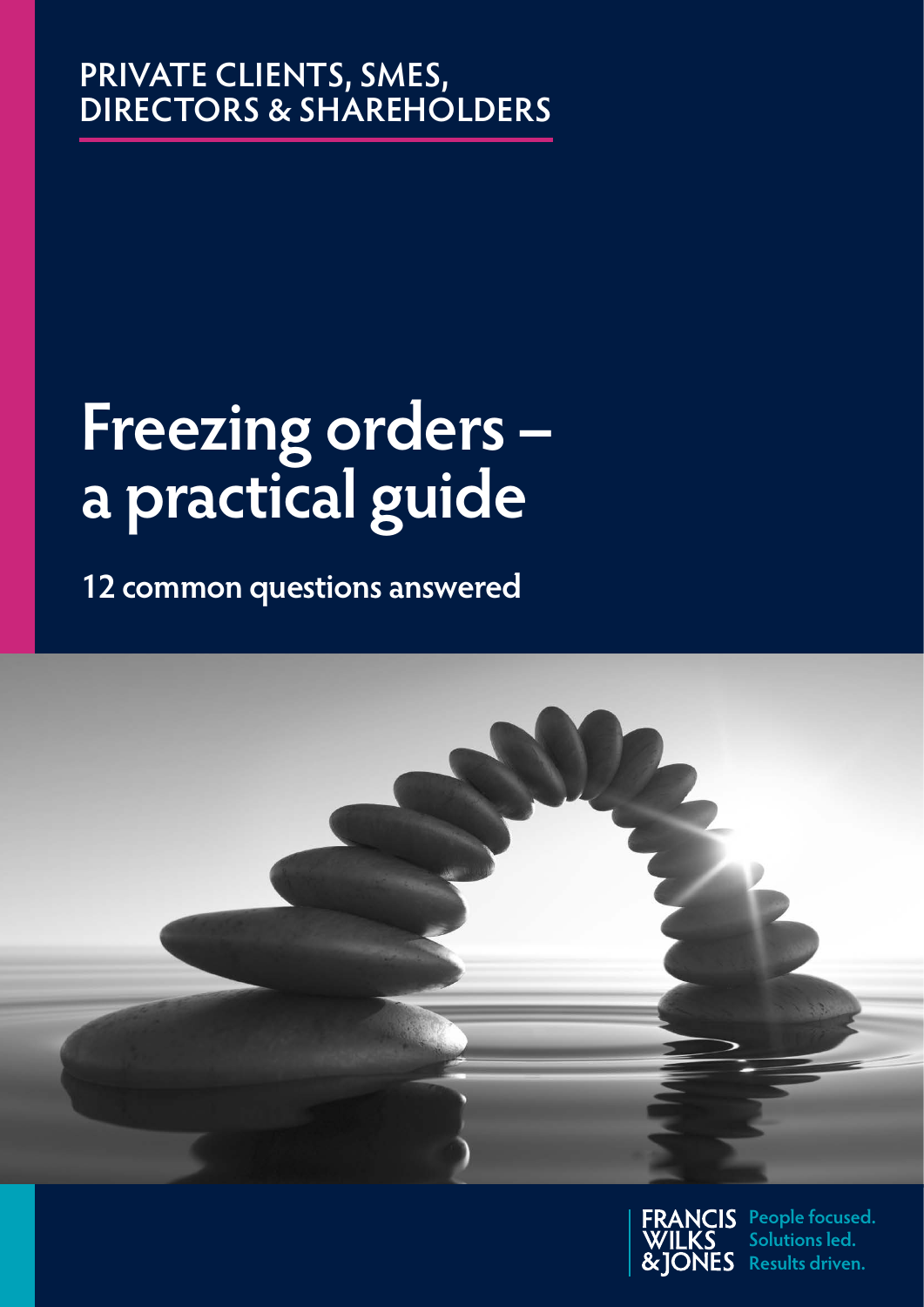#### **1 What is a freezing order?**

A freezing order is an interim order which affects the ability of a person or company to deal with certain assets. This can be the entirety of the assets or up to a limit specified by the court.

The purpose of a freezing order is to stop a person (or company) from disposing of or dealing with their assets other than in the ordinary course of business. The idea behind a freezing order is typically to preserve a defendant's assets and prevent a defendant to a monetary claim from frustrating the claim by putting his/her assets beyond the reach of the applicant. It has the effect of freezing some or all of an individuals' assets, essentially preserving them until judgment is obtained in the underlying proceedings and is capable of enforcement.

Freezing orders are not lightly granted by the courts. The reason is due to the extraordinary nature of the remedy which a freezing order offers an applicant. They interfere with the prima facie right of a person to deal with his assets as they wish and as such, the court will look very carefully at any application for such an order.

#### **2 Which courts can grant freezing order?**

The court's jurisdiction to grant a freezing order is derived from the Senior courts Act 1981 (SCA 1981). The relevant rules are contained in the Civil Procedure Rules 1998 (as amended), Part 25 and Practice Direction 25A.

A freezing order can either be granted by a judge in the high court or a circuit judge in the county court. The latter is a relatively new development and has been in place since April 2014.

There are exceptions to this rule, whereby a freezing order may be granted by a master or district judge in the high court or a district judge in the county court, but only if the freezing order is:

- **1. In a format already agreed by the parties.**
- **2. In connection with or ancillary to a charging order.**
- **3. In connection with or ancillary to an order appointing a receiver by way of equitable execution; or**
- **4. In proceedings pursuant to CPR 66.7 relating to an order restraining persons from receiving sums due from the Crown.**

However, the most common route is to seek a freezing order before a judge in the high court and there is always a high court judge available at short notice to hear emergency applications of this nature. Often, when considering a freezing order, the legal advisor to the applicant will contact the court shortly before attending court to make the application and in so doing will provide a brief time estimate of how long he believes the application will take. Ideally it will also lodge papers in advance to enable the judge to pre read in to at least some of the papers.

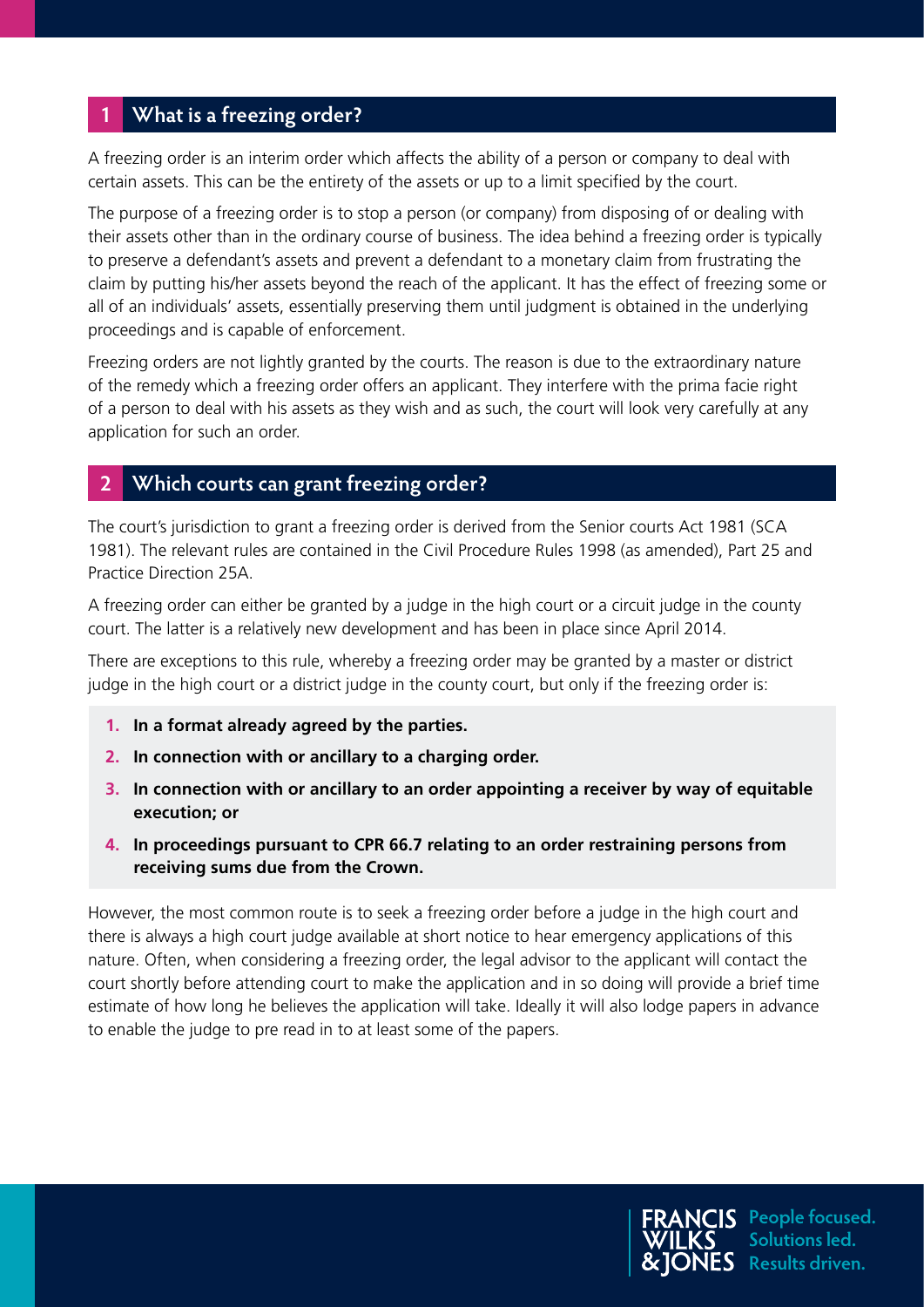# **3 Why might someone seek a freezing order?**

The following are reasons why a freezing order may be sought:-

#### **TO ASSIST IN THE PRESERVATION OF ASSETS.**

Commonly, a claimant will seek a freezing order before proceedings have been issued in order to prevent a defendant from disposing of his assets in order to defeat any eventual judgment. However, freezing orders can be sought at any time in proceedings and even after judgment has been obtained in the substantive proceedings.

Freezing orders can also be granted in proprietary claims, i.e. where the applicant is making a claim against a particular identifiable asset connected to the alleged fraud. The court will apply different principles on the granting of a freezing order over property and these are covered in our other booklets in this series.

It is important however to understand that freezing orders do not provide security over or priority for payment from a defendant's assets. Neither does it provide security against a possible future judgment or a judgment already obtained. They are simply there to prevent a defendant from dissipating his/ her assets with the intention or effect of frustrating enforcement of a prospective judgment. They do not therefore give a claimant priority over the defendant's other creditors generally or in the event of a defendant's insolvency (as in such circumstances the claimant will have equal rights to other unsecured creditors). Accordingly, a freezing order is not the appropriate tool where it appears that the defendant is already indebted to other creditors with potentially larger claims.

However, a bona fide buyer of an asset subject to a freezing order for value, without notice of the freezing order, will gain good title to it. However this can be a contentious matter in itself and the buyer will have to provide evidence it was not connected with the defendant and had no knowledge of the existence of the freezing order.

#### **TO ASSIST FOREIGN PROCEEDINGS**

Courts in England & Wales may grant freezing orders in order to aid foreign proceedings, pursuant to Section 25 of the Civil Jurisdiction and Judgments Act 1982 (CJJA 1982). For more information relating to this, please see our other booklets in this series.

#### **TO ASSIST ARBITRATION PROCEEDINGS**

The court's power in this country to grant freezing orders in the support of arbitration proceedings anywhere in the world derives from Section 44 of the Arbitration Act 1996. This power extends to granting freezing orders to aid enforcement of arbitration awards (as opposed to any pre-award). In order to find out more about freezing orders and arbitration awards, please see our other booklets in this series.

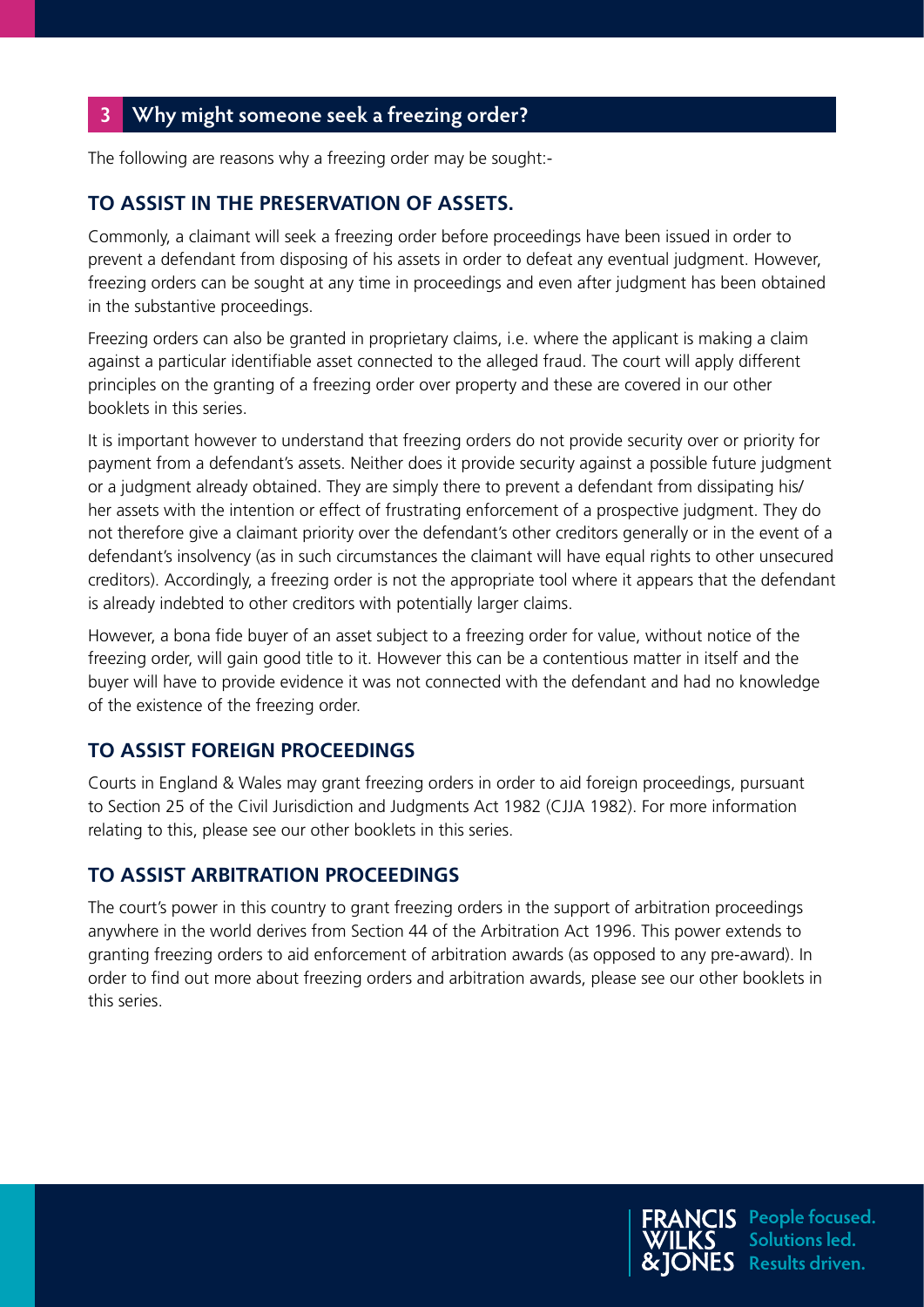#### **4 When are freezing orders not possible?**

There are some circumstances where freezing orders are not available. These are as follows:-

- **1. In proceedings against the Crown.**
- **2. In proceedings against a foreign state, unless it has provided written consent.**
- **3. By a defendant until after he has filed an acknowledgement of service or a defence.**
- **4. To help enforce a penal law of a foreign state.**

#### **5 What assets may be frozen?**

A freezing order may only attach to assets against which a judgment could potentially be enforced.

Over the years, a wide range of assets have been caught by the terms of freezing orders and the terms of the order will always be strictly interpreted. In principle, all types of assets can be frozen including, for example, bank accounts, shares, motor vehicles and land. Excluded assets include those which are perishable (food being an example). However, intangible assets such as goodwill are covered.

It is necessary to show that the respondent has either a legal or beneficial interest in the asset in question. Assets can be jointly owned or held by a third party for the benefit of a respondent. If shares are frozen, the court order should also ensure that the company is restricted from dealing with the shares (possibly reducing the value of those shares).

It is not always possible at the time of applying for a freezing order to know whether a respondent owns a particular asset or not. Where there is doubt the terms of the order should include them and, if necessary, they should be amended at a later date.

#### **6 Can freezing orders attach to assets in foreign jurisdictions?**

The English courts have the ability to grant freezing orders to cover assets of a respondent held abroad. Whilst a cautious approach is taken by the courts in such circumstances, the court will exercise its jurisdiction pursuant to Section 25 of the CJJA 1982 where appropriate. To learn more about worldwide freezing orders, please refer to our other booklets in this series.

## **7 What value of asserts will be caught by the freezing order?**

There are three main types of freezing order:-

- **1. A maximum sum order. The court places a monetary limit on the freezing order. This is the most common type of order.**
- **2. A general order that extends to all of the respondent's assets. An unlimited order of this nature is only justifiable in exceptional circumstances. These include where the extent of the respondents assets is unknown, the fraud claim is a complex one and the total value of it cannot yet be determined.**



**IS** People focused. **Solutions led. Results driven.**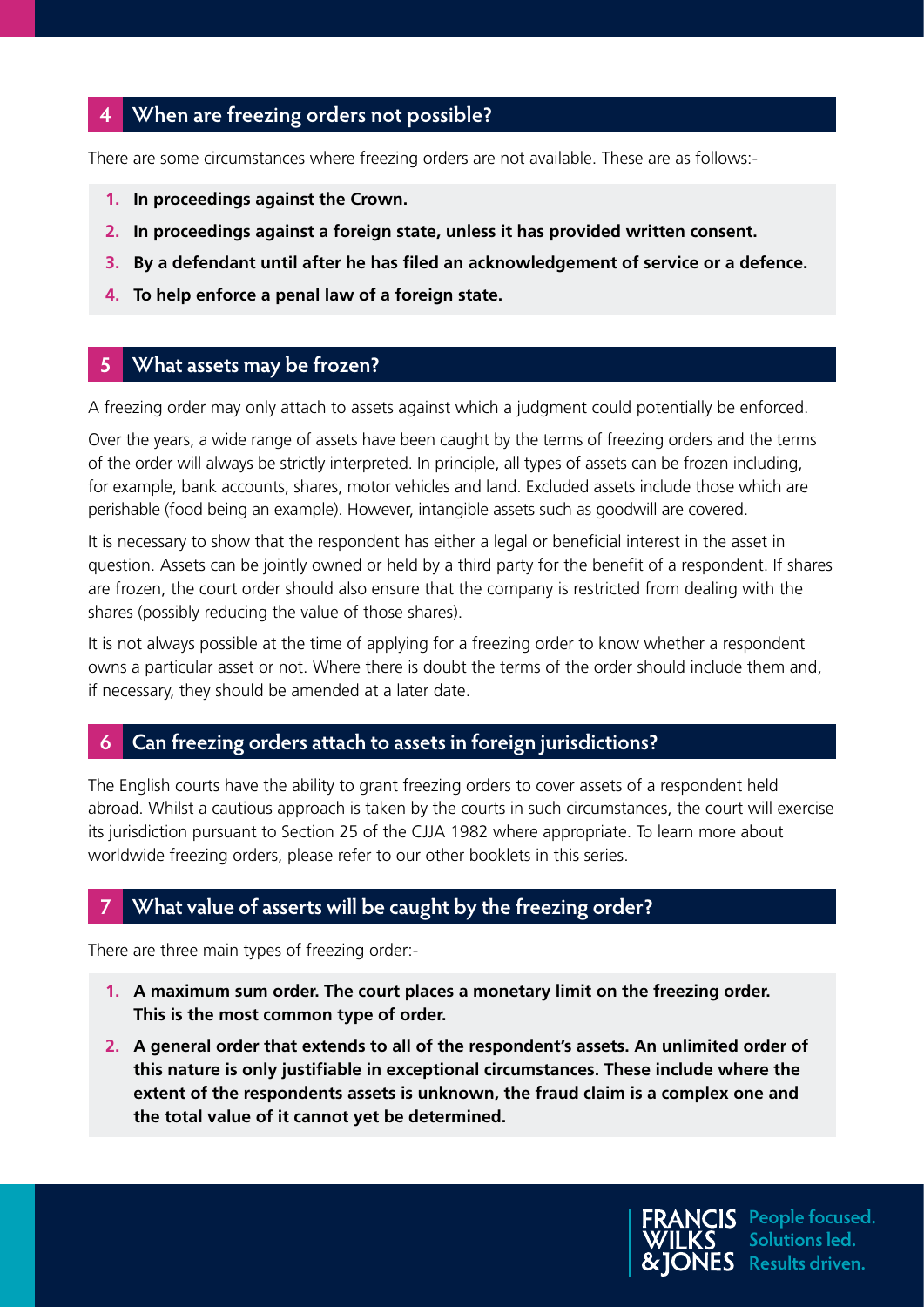**3. An order that attaches to specific assets. These orders are normally sought in relation to large, high value assets, such as ships or property that is worth as much as, or more than the claim.**

#### **8 What about a respondent's business, legal expenses and living expenses?**

It is a rule that freezing orders must not be used in an oppressive manner.

For example, they cannot be used to make life so difficult for someone that they have to stop trading. A company served with a freezing order has the right to continue trading and make payments in the ordinary course of business – e.g. to employees and suppliers.

Equally, a respondent is entitled to payment of reasonable legal expenses in order to obtain advice with regard to the meaning of the order.

In addition, a respondent is allowed a weekly sum of money for living expenses. This is normally set at £500 a week, although respondents often seek to vary the terms of the freezing order to increase this amount.

#### **9 Can orders be made against non-parties?**

Freezing orders can be made against third parties against whom the claimant has no claims, but who appear to hold assets on behalf of a respondent. The court's authority stems from the case of TSB Private Bank International SA against Chabra [1992] 2 All ER 245. These orders are referred to as the "Chabra Jurisdiction". The courts will take a variety of factors in to account when considering such orders, including whether the third party respondent has a connection with the jurisdiction and the relevant assets there as well.

In addition, freezing orders will often be served on third parties to prevent them from dealing with any transactions that may contravene the order. For example, solicitors are often notified where a property asset (that could be transferred to another entity by them) is subject to a freezing order. The freezing order will have a penal notice attached to it warning any recipient that if they act in assisting the contravention of the order then they could be criminally liable.

#### **10 How long does a freezing order last?**

Most freezing orders are only granted for a period of time until the return date (usually the second hearing) when all parties including the respondent can attend court. This is because most freezing orders are obtained without notice to a respondent. The return date is ordinarily seven days after the granting of the freezing order. At that hearing, the freezing order may be subject to challenge and discharge, and hence fall away. Alternatively it can be varied by agreement or by court order. Or it can simply remain in place whilst the parties litigate the substantive claim or come to an earlier settlement.

## **11 What other orders can the court make at the same time to help an applicant?**

As part of granting freezing orders, the court will often be asked to grant additional orders for the benefit of an applicant (commonly known as ancillary orders or incidental relief). These orders

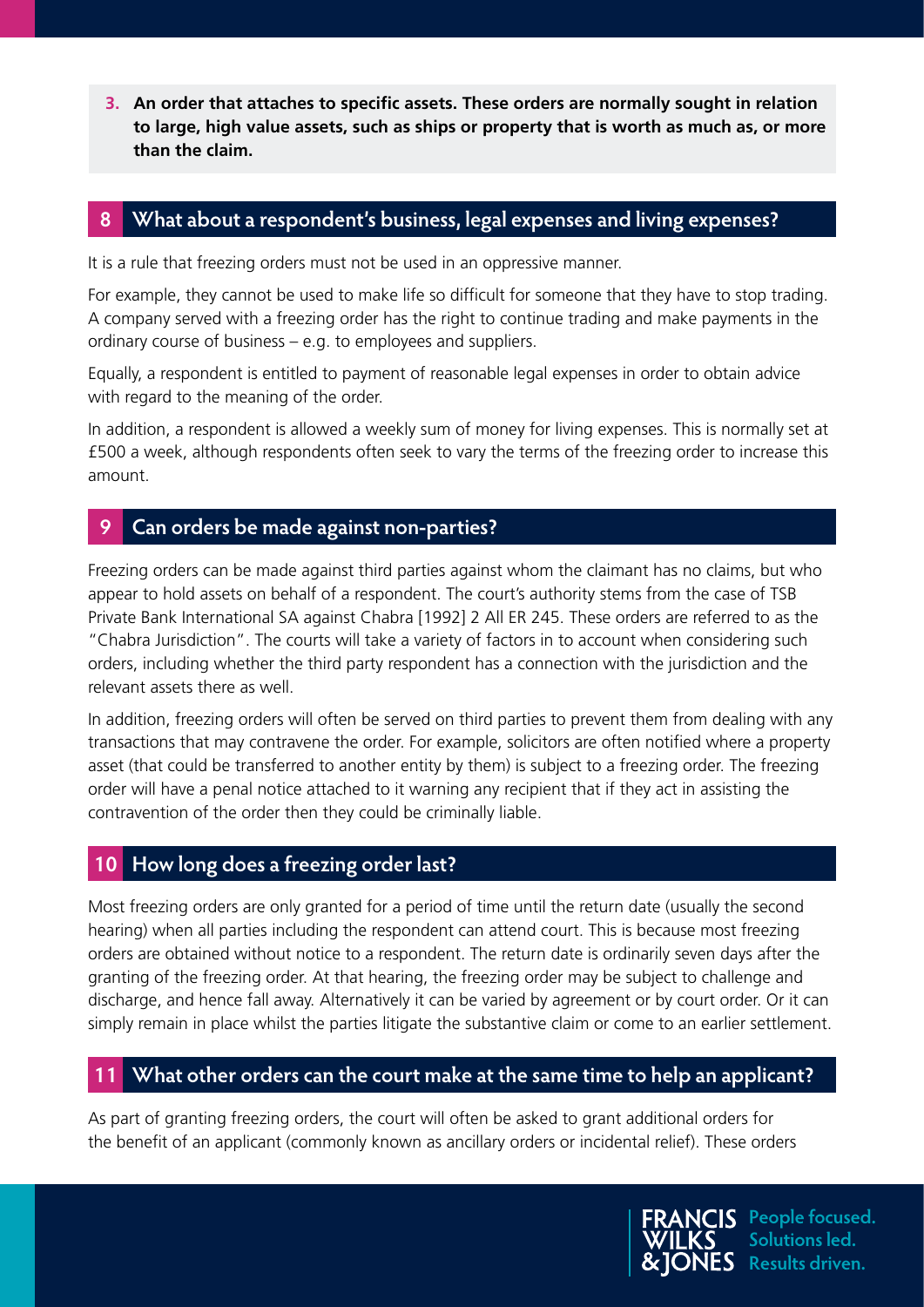can often assist an applicant who may be the subject of a fraud in obtaining crucial and important information from a respondent.

The most common of these relate to disclosure orders. Commonly, a respondent will be given a short period of time to disclosure different categories of documentation, and must often do so by swearing an affidavit stating the searches that have been made and the documents which have been located, together with giving reasons why certain documents could not, for example, be disclosed.

Ancillary orders which can be applied for include:-

- **1. An order to cross-examine a respondent about his assets This is an onerous obligation and is granted only in exceptional circumstances. It is only granted where a court believes it is just and convenient to do so. However, although it can be a legitimate tool to the asset disclosure process, it is seen as the exception rather than the rule. Any cross-examination must be proportionate and just and relates solely to the issue of assisting asset disclosure and is not to be used for any other purpose. Ordinarily, these types of ancillary orders are requested after a respondent has provided an affidavit of means and it is shown to be defective. The time for applying for one would ordinarily be at the return date of a freezing order at which all parties are present. However, in exceptional circumstances, the courts may grant them at the first hearing when the application is heard without notice to the respondent.**
- **2. A passport order The court may require a respondent to deliver up his passport and not leave the jurisdiction. However, these orders are exceptional and only granted in the most serious of fraud cases. The reason why is that they fundamentally interfere with a respondents liberty and human rights.**
- **3. An appointment of a receiver over a respondent or his company A receiver appointed by the court has a right to all income due to the respondent or his company. The court will only appoint a receiver in circumstances where a freezing order on its own will not provide adequate protection against the risk of the respondent putting his assets beyond the reach of the applicant. They are highly unusual and are not granted lightly (especially in respect of companies) as the appointment of a receiver over a company is likely to cause damage to that particular company's business and perhaps third party interests such as un-associated shareholders, employees and suppliers. If a receiver is appointed, an applicant may be asked to increase the undertaking in damages due to the likely detrimental effect the appointment of a receiver may have.**
- **4. Immediate delivery up to the applicant's solicitors of certain assets or payment of a sum of money into court – This is most commonly ordered when a claimant has a proprietary claim to the respondents assets and where there is an easily identifiable asset belonging to the applicant which has passed to the defendant as a result of the fraud.**
- **5. An order requiring the respondent to sign a document authorising his bank to disclose information to the applicant – These precedent letters are common in injunctive proceedings. They enable a claimant to then liaise directly with the respondent's bank in circumstances where normally the bank will not communicate without proper written authorisation.**



**IS** People focused. **Solutions led. Results driven.**